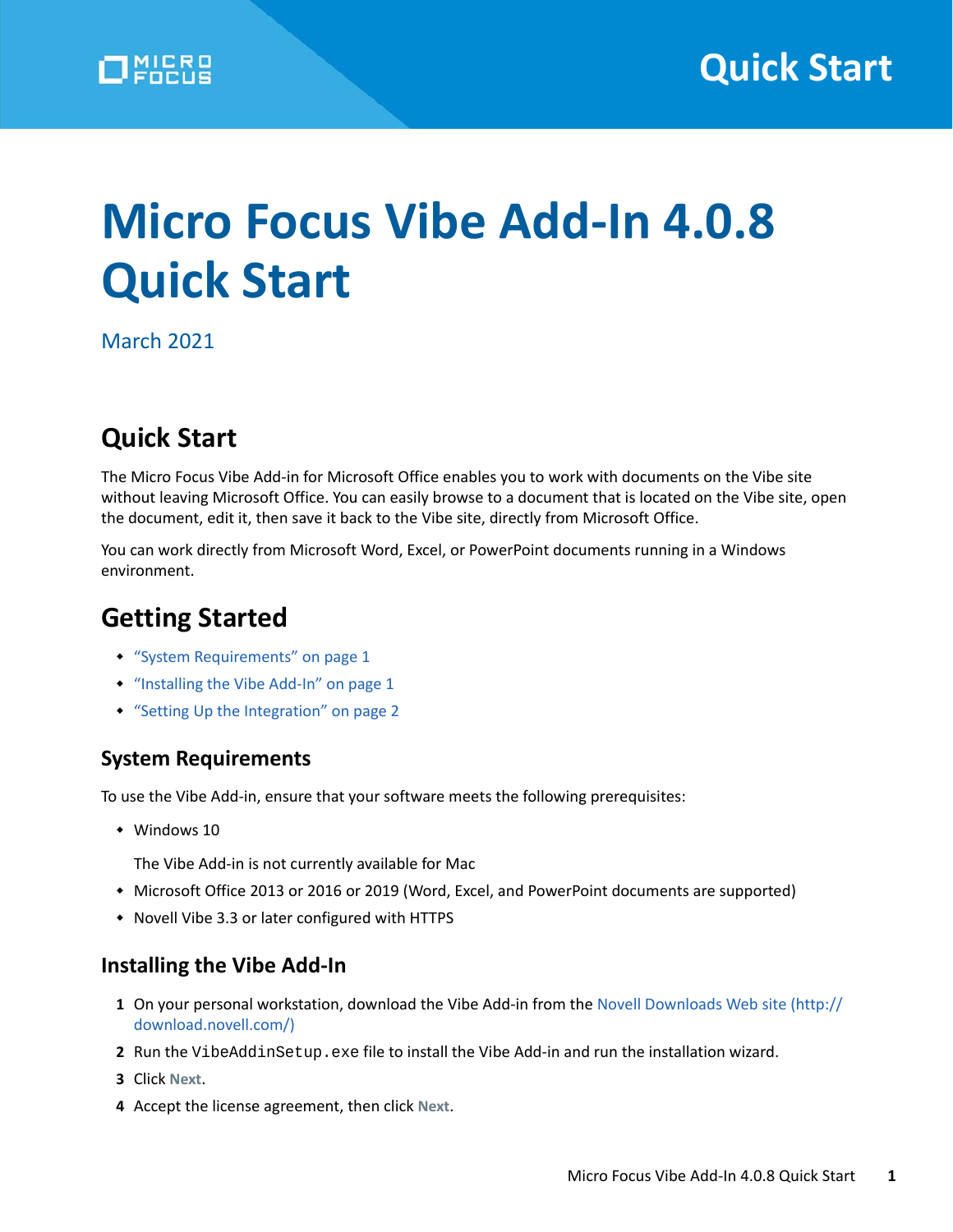- **5** Browse to the location where you want to install the Vibe Add-in, or accept the default location, then click **Next**.
- **6** Click **Install** to begin the installation.
- **7** After the installation is complete, click **Finish**.
- **8** Continue with ["Setting Up the Integration" on page 2](#page-1-0).

### <span id="page-1-0"></span>**Setting Up the Integration**

After you download and install the Vibe Add-in as described in ["Installing the Vibe Add-In" on page 1,](#page-0-1) you need to point the Vibe Add-in to a Vibe system as a repository.

You can configure the Vibe Add-in to connect to multiple Vibe sites. Simply repeat the process described in this section to configure multiple accounts.

**1** In Microsoft Office, click the **Vibe** tab, then click **Accounts**.

The Accounts dialog box is displayed.

**2** Click **Add**, then specify the following information:

**URL:** Specify the URL of your Vibe site. For example, https://*vibesite*.com:8443

**Username:** Specify your Vibe username.

**Password:** Specify your Vibe password.

**Use system proxy configuration:** Select this option if you are accessing the Vibe site through a proxy server.

If selected, the Vibe Add-in uses the proxy settings defined in the Internet Options dialog box (accessed either through the Windows Control Panel or through Internet Explorer).

Contact your Vibe administrator if you are unsure whether you are accessing the Vibe site through a proxy server.

**3** Click **OK**.

It might take a few seconds to validate your information. If the Vibe server you are connecting to does not have a valid certificate, you are prompted to accept it.

### **Creating a New Document**

You can create a new document in Microsoft Office and save it directly to the Vibe site.

- **1** In Microsoft Office, create a new document.
- **2** Continue saving the document as described in ["Saving a Document to the Vibe Site" on page 7](#page-6-0).

# <span id="page-1-1"></span>**Opening a Document**

You can open a Vibe document by browsing to it directly from Microsoft Office, or you can open a Vibe document from the Vibe site, and configure the Vibe site to always launch the document in Microsoft Office.

- ["Opening a Vibe Document from Microsoft Office" on page 3](#page-2-0)
- ["Opening a Vibe Document from the Vibe Site" on page 4](#page-3-0)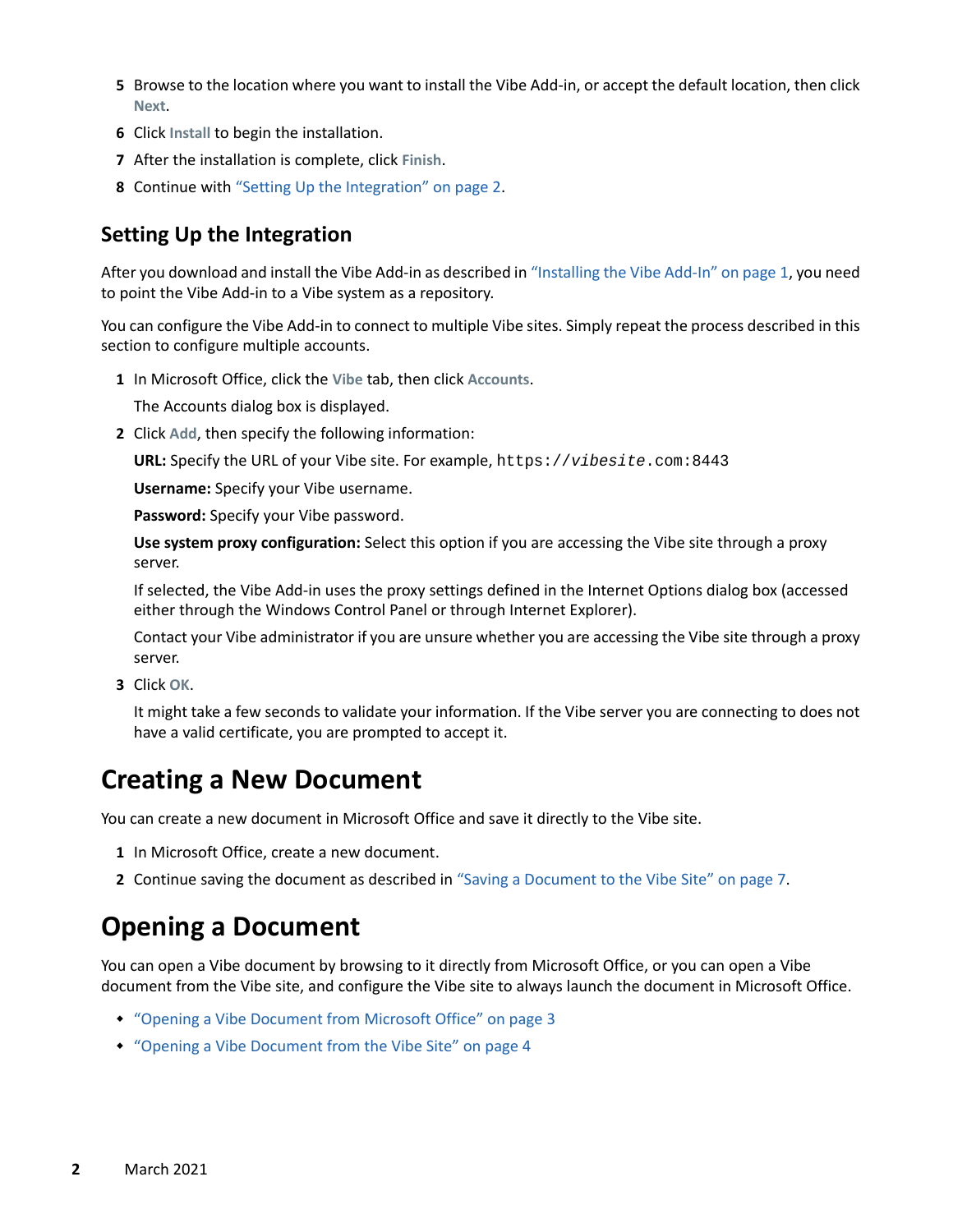### <span id="page-2-0"></span>**Opening a Vibe Document from Microsoft Office**

- ["Opening a Document You Recently Opened" on page 3](#page-2-1)
- ["Opening a Document You Have Not Recently Opened" on page 3](#page-2-2)

#### <span id="page-2-1"></span>**Opening a Document You Recently Opened**

- **1** Click the **Vibe** tab, then click the arrow beneath the **Open** icon to display a list of recently opened documents.
- **2** Click the document that you want to open.

In Microsoft Office 2013, you can open recent documents also from the Backstage view:

**1** Click **Open Other Documents** from the Backstage view.

The Open dialog box is displayed.

**2** Click **Vibe** in the left-hand column.

Recent documents are displayed in the **Recent Documents** column.

**3** Double-click the document that you want to open.

#### <span id="page-2-2"></span>**Opening a Document You Have Not Recently Opened**

**1** In Microsoft Office, click the **Vibe** tab, then click **Open**.

You see your personal workspace, your favorite places, and your teams.

- **2** (Conditional) If you are using Microsoft Office 2013, you can open documents also from the Backstage view:
	- **2a** Click **Open Other Documents** from the Backstage view.

The Open dialog box is displayed.

**2b** Click **Vibe** in the left-hand column.

Recent documents are displayed in the **Recent Documents** column.

- **2c** In the **Vibe** column, double-click **Open**.
- **3** (Conditional) If you have configured multiple Vibe sites, click the drop-down in the upper left corner of the dialog box to select the site that contains the document that you want to open.
- **4** Navigate to the document that you want to open by using one of the following methods:
	- Expand the appropriate workspaces, then select the workspace or folder that contains the document that you want to open.

When you select a workspace, all documents that are contained in any sub-folder or sub-workspace in the workspace hierarchy are displayed.

 In the **Search** field, specify the name of the document that you want to locate on the Vibe site, then press Enter.

This searches entries as well as documents in all workspaces and folders where you have rights to view entries. It does not search for folder names.

- Select the folder in the **Recent Places** section if you are opening a Vibe document that you have recently opened or saved from Microsoft Office.
- **5** Select the document, then click **Open**.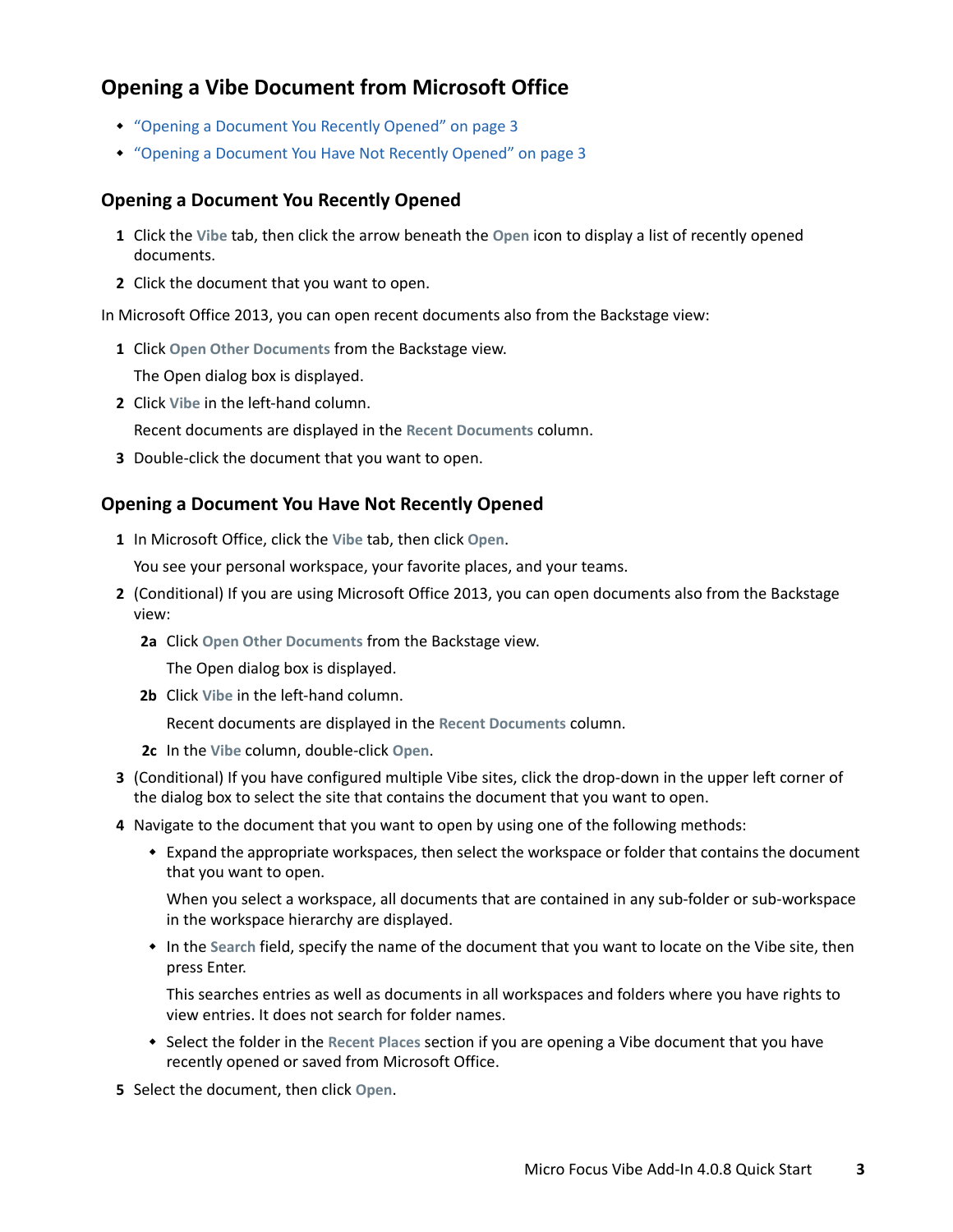### <span id="page-3-0"></span>**Opening a Vibe Document from the Vibe Site**

You can open a Vibe document in Microsoft Office directly from the Vibe site:

- **1** Navigate to and open the entry that contains the file that you want to edit.
- **2** (Conditional) If the file that you want to edit is an attachment, click the **Attachments** tab. Only Files folders can contain files that are not attachments.
- **3** Next to the file that you want to edit, click **Edit This File**. The file is launched in Microsoft Office.

# **Editing an Existing Vibe Document**

You can use Microsoft Office to directly edit documents that are located in your personal workspace, one of your team workspaces, or one of your favorite places on the Vibe site. Users can open the same document, edit it, and merge changes in near real time.

- ["Editing Vibe Documents" on page 4](#page-3-1)
- ["Co-Editing a Vibe Document" on page 4](#page-3-2)
- ["Editing a Read-Only Document" on page 5](#page-4-0)
- ["Editing a Document After Losing Connection to the Vibe Site" on page 5](#page-4-1)

#### <span id="page-3-1"></span>**Editing Vibe Documents**

- **1** Open the document as described in ["Opening a Document" on page 2.](#page-1-1)
- **2** Make the desired changes to the document.
- **3** Click **Save**.

A new version of this document is created in Vibe.

For information about how to save the document to a location on the Vibe site that is different from the location where the document currently resides, see ["Saving a Document to the Vibe Site" on page 7](#page-6-0).

### <span id="page-3-2"></span>**Co-Editing a Vibe Document**

Before you can co-edit documents as described in this section, the Vibe administrator must enable document co-editing, as described in "Vibe Add-in for Microsoft Office:" in the *Micro Focus Vibe 4.0.8 Administration Guide*.

To co-edit a document, multiple people open the same document and edit it simultaneously. If you want to restrict others from editing a document at the same time as you, you can lock the document, as described in ["Locking a Document" on page 7.](#page-6-1)

To co-edit a Vibe document with the Vibe Add-in:

**1** Open the same Vibe document that other collaborators have opened, then make your changes.

For information on how to open a Vibe document in Microsoft Office directly from Microsoft Office or from the Vibe site, see ["Opening a Document" on page 2.](#page-1-1)

**2** Click **Save**.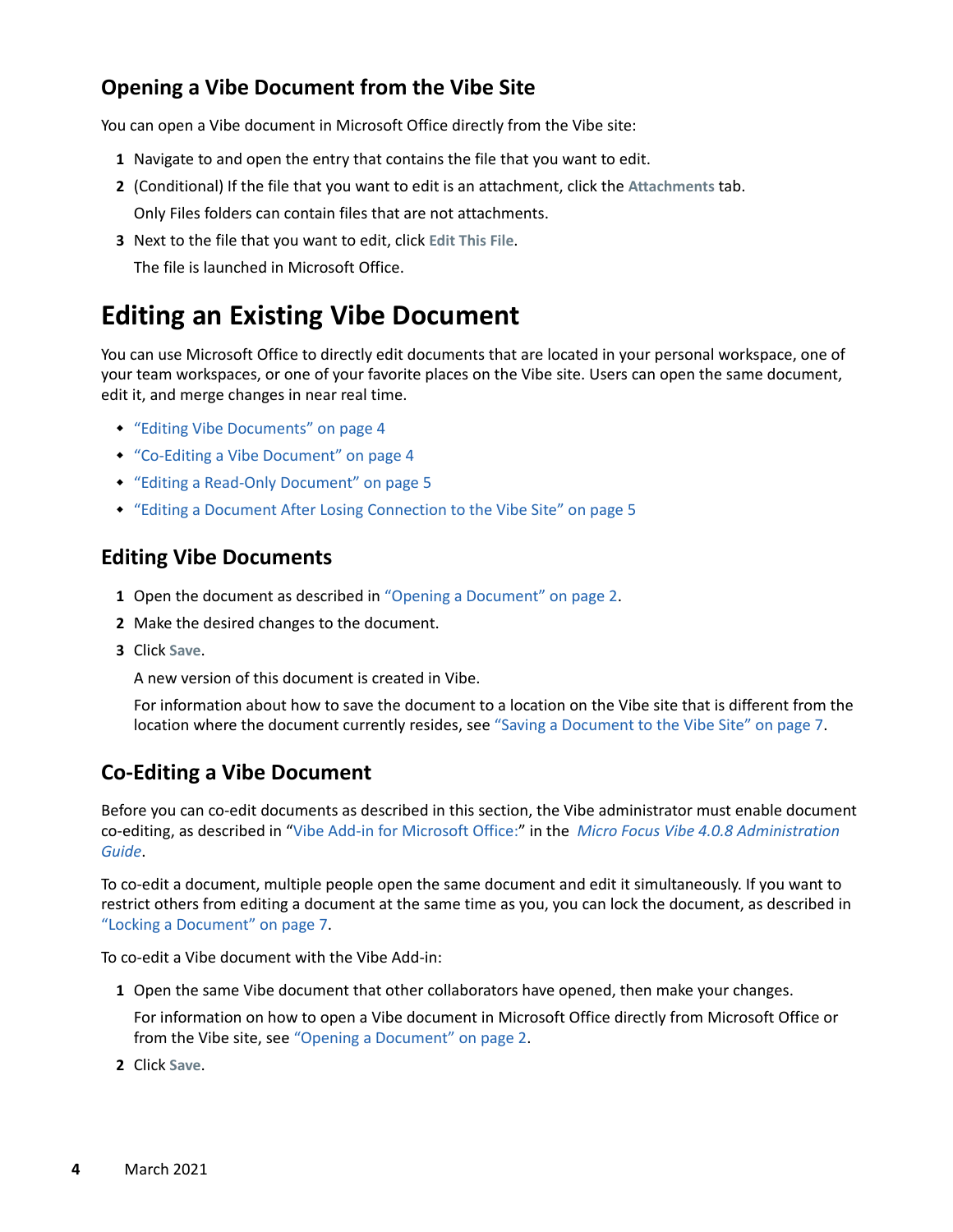If the changes you made conflict with the changes of a collaborator, you are prompted to choose one of the following actions:

**Merge:** Combines your edits with the edits from your collaborators.

This feature is not supported in Excel.

 **Merge and Review:** Combines your edits with the edits from your collaborators and highlights any changes that have been made.

This feature is not supported in Excel.

 **Cancel:** Temporarily hides the prompt to merge your changes so that you can continue making edits and combine them with edits from your collaborators later.

Click **More Options** to reveal additional options:

- **Update:** Discards your changes and opens the collaborator's version of the document.
- **Overwrite:** Overwrites the collaborator's version of the document with the version that you are now creating.

Collaborators who are also working on the document see a notification informing them that changes have been made to the document. Collaborators can then choose an action from the same options, which are Merge Changes, Merge and Review, Cancel, Update, and Overwrite.

#### <span id="page-4-0"></span>**Editing a Read-Only Document**

When you open a document, it appears as Read-Only if it is locked by another user or if you don't have rights to modify the document. You can still edit the document. However, when you save the document by pressing Ctrl+S or by clicking **Save** in Office, you are prompted to save a copy of the document to your local file system.

To save the document back to the Vibe site:

**1** In Microsoft Office, click the **Vibe** tab, click **Save** or **Save As**, then choose a location to save the document on the Vibe site where you have rights to create a file.

#### <span id="page-4-1"></span>**Editing a Document After Losing Connection to the Vibe Site**

If you lose your connection to the Vibe site while editing a Vibe document in Microsoft Office, the Vibe Add-in for Microsoft Office saves your document. You can continue editing the document offline, then re-save the document to Vibe after you reestablish a connection to the Vibe site.

- ["Losing Your Connection to the Vibe Site" on page 5](#page-4-2)
- ["Opening a Document after You Lose Your Connection to the Vibe Site" on page 6](#page-5-0)
- ["Saving Documents to Vibe after You Regain Your Connection to the Vibe Site" on page 6](#page-5-1)

#### <span id="page-4-2"></span>**Losing Your Connection to the Vibe Site**

You might lose your connection to the Vibe site if the Vibe server is unavailable, or if you lose your Internet connection.

If you lose your connection to the Vibe site while you are editing a Vibe document and then try to save the document to Vibe site, the following items indicate that you are working offline:

 $\cdot$   $\cdot$   $\cdot$  is displayed next to the document name in the Dashboard.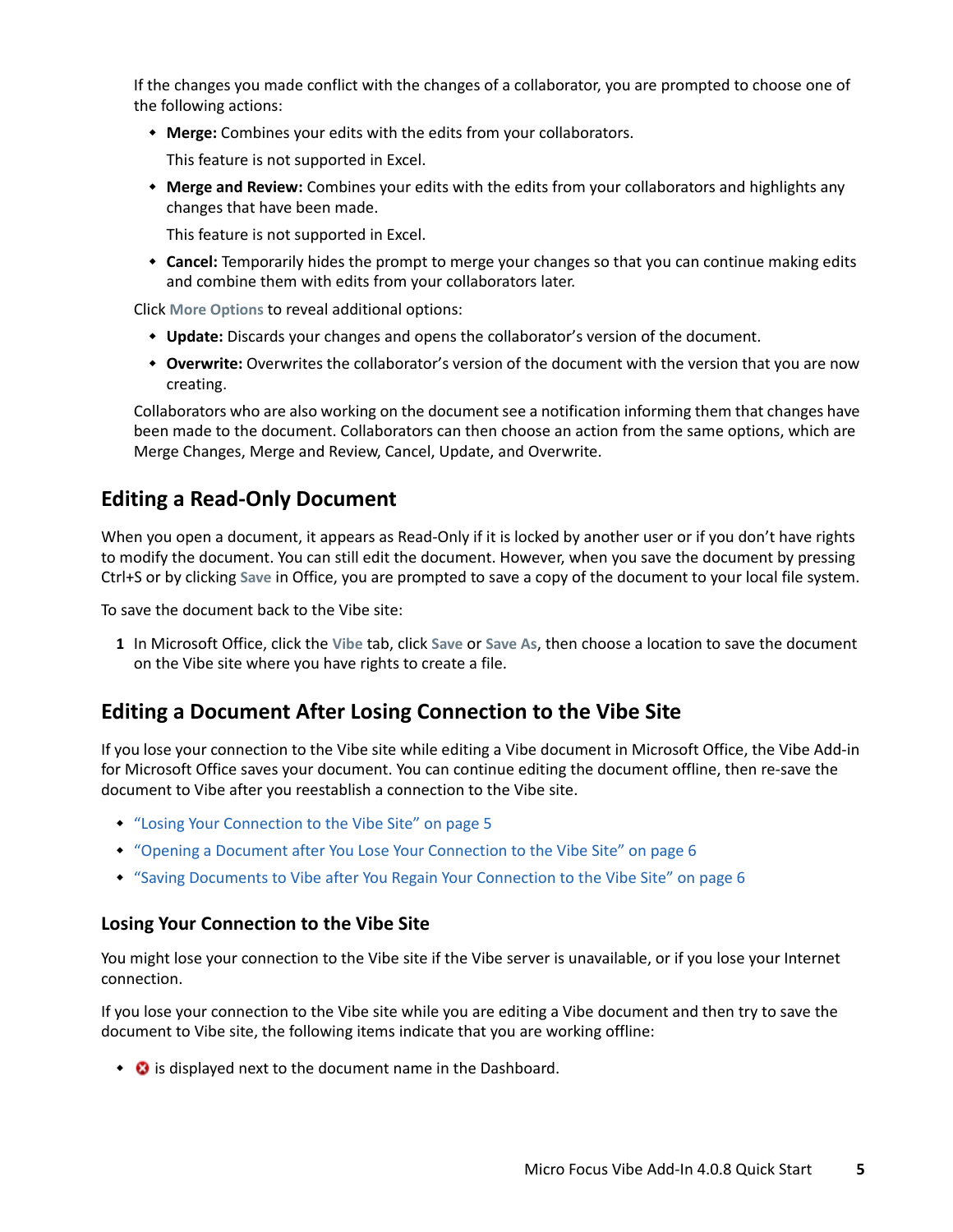- The **Pending** button is displayed on the ribbon in the **Vibe** tab. Clicking this button displays the documents that are waiting to be uploaded to the Vibe site.
- A numeral indicating the number of documents waiting to be uploaded to the Vibe site is displayed on the **Vibe** tab.



You can continue editing documents after you lose the connection to your Vibe site, then save them after you regain your connection, as described in ["Saving Documents to Vibe after You Regain Your Connection to the](#page-5-1)  [Vibe Site" on page 6.](#page-5-1) If you close the document, you can open it again, as described in ["Opening a Document](#page-5-0)  [after You Lose Your Connection to the Vibe Site" on page 6](#page-5-0).

#### <span id="page-5-0"></span>**Opening a Document after You Lose Your Connection to the Vibe Site**

If you lose your connection to the Vibe site while editing a Vibe document in Microsoft Office, you can close the document, then re-open the document and continue editing it.

**1** In Microsoft Office, click the **Vibe** tab, click **Pending**, then click the file that you want to open.

or

In Microsoft Office, click the **Vibe** tab, click the arrow beneath the open icon to display a list of recently opened documents, then click the file that you want to open.

In Microsoft Office 2013, you can open pending documents also from the Backstage view:

**1** Click **Open Other Documents** from the Backstage view.

The Open dialog box is displayed.

**2** Click **Vibe** in the left-hand column.

Pending documents are displayed in the **Vibe** column.

**3** Double-click the document that you want to open.

After you regain your connection to the Vibe site, you can save the document as described in "Saving [Documents to Vibe after You Regain Your Connection to the Vibe Site" on page 6](#page-5-1).

#### <span id="page-5-1"></span>**Saving Documents to Vibe after You Regain Your Connection to the Vibe Site**

After you regain your connection to Vibe, you can save the documents to Vibe. If you were working on multiple documents when you lost your connection to Vibe, you can view all the documents that you were working on, then decide whether you want to save the documents to Vibe or delete them.

**1** If the document you were editing is still open in Microsoft Office, simply click **Save** to save the document to the Vibe site.

or

If the document you were editing is no longer open, click the **Vibe** tab in Microsoft Office, then click **Pending** > **Manage**.

The Manage Pending Uploads dialog box is displayed.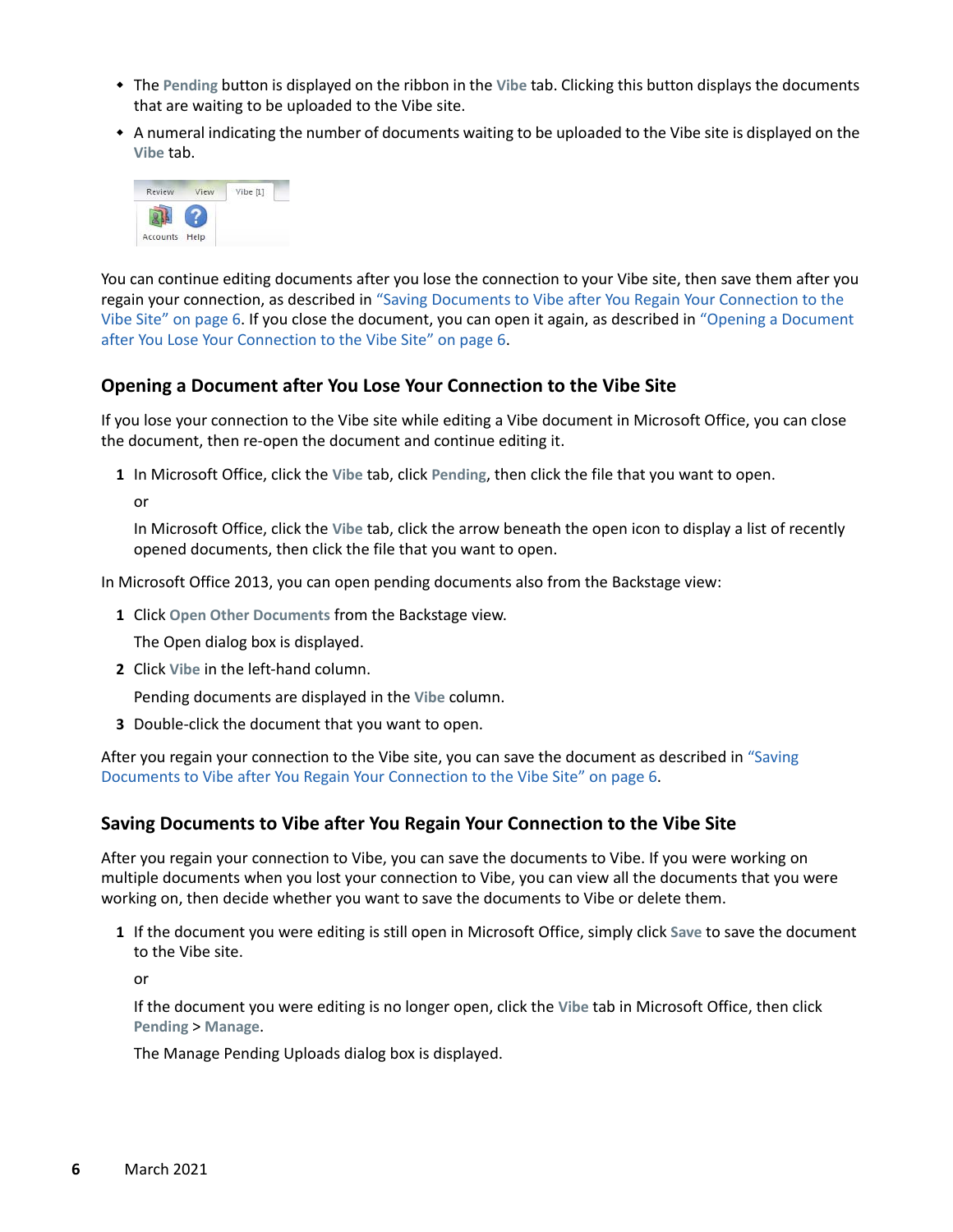- **2** Select the document that you want to manage, then click one of the following options:
	- **View File:** Opens the Upload folder where the document is located on your local file system. You can then open the document to view its contents.
	- **Upload:** Uploads the document to the Vibe site. If there were other changes made to the document since you last uploaded it to the Vibe site, you are prompted with the options discussed in ["Co-](#page-3-2)[Editing a Vibe Document" on page 4.](#page-3-2)
	- **Delete:** Deletes the document from your local file system. The document is not uploaded to the Vibe site.

# <span id="page-6-1"></span>**Locking a Document**

You can lock a document while you are editing it to prevent others from editing it at the same time. If you do not lock the document, you might be co-editing the document, as described in ["Co-Editing a Vibe Document"](#page-3-2)  [on page 4.](#page-3-2)

**1** With the document open in Microsoft Office, click the **Vibe** tab, then click **Lock**.

A Lock icon **is** is displayed next to the document name in the Dashboard, indicating that the document cannot be edited by other users.

To see which user is locking the document:

**1** Mouse over the Lock icon **net all next to the document name in the Dashboard.** 

# <span id="page-6-0"></span>**Saving a Document to the Vibe Site**

After you create a document in Microsoft Office, you can save the document directly to your personal workspace, one of your team workspaces, or one of your favorite places on the Vibe site.

- **1** With the document open in Microsoft Office, click the **Vibe** tab, then click **Save As**.
- **2** Specify a name for the file, then use the drop-down list to select the type of extension that you want to use for the file, such as .docx.
- **3** (Conditional) If you have configured multiple Vibe sites, click the drop-down list in the lower right corner of the dialog box to select the site that you want to save the file to.
- **4** To save the file to a Files folder, click the **Location** drop-down list, then click the Files folder in your personal workspace, team workspaces, or favorites where you want to save the file.

or

To save the file to any type of folder, click the **Location** drop-down list, then click **Browse** to browse to the folder in your personal workspace, team workspace, or favorites where you want to save the file.

When files are saved to folders other than Files folders, the files are created as entry attachments.

You can save a document only in workspaces and folders where you have rights to create a Vibe entry. If you do not have rights in a folder to save a document, the workspace or folder is not displayed in the Vibe folder structure.

- **5** (Optional) Click **Show additional properties** to specify a title or description for the document.
- **6** Click **Save**.

The document is added to the folder as a folder entry. For more information about how to work with folder entries when you access Vibe from your browser, see ["Working with Folder Entries"](https://www.novell.com/documentation/vibe4/pdfdoc/vibe4_user/vibe4_user.pdf#entry) in the *Micro Focus Vibe 4.0.8 User Guide*.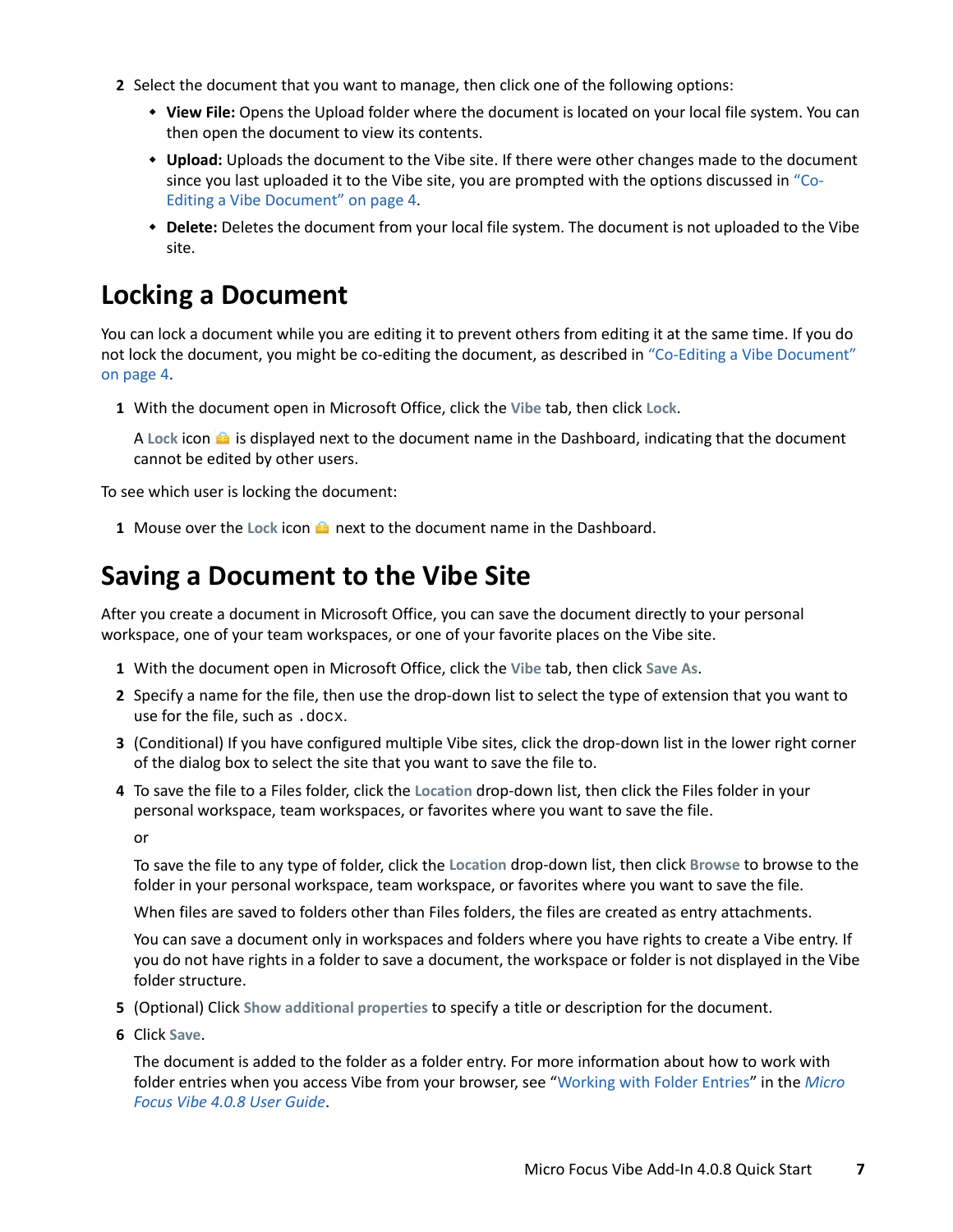If a document with the same name already exists in the folder, select from the following options:

- **Save As New Version:** Saves the document as a new version of the existing document.
- **Overwrite:** Overwrites the existing document with the document you are saving.
- **Rename:** Allows you to rename the document or save the document to a new location.

### **Viewing Information about a Document**

Vibe documents reside in entries that contain additional information about the document, such as who created the document, who last edited it, a document description, comments, and more. You can view this information within Microsoft Office.

- **1** With the document open in Microsoft Office, click the **Vibe** tab, then click the **Dashboard** button if the dashboard is not already displayed on the right side of the page.
- **2** View the following information about the document:

**Title:** Title of the document.

Click the document title to launch a browser and display the entry that contains the document in Vibe.

**Version:** Version of the document.

Click the version number to see a list of versions and perform various actions on the versions, as described in ["Working with Previous Versions of a Document" on page 10](#page-9-0).

**Location:** Location of the document on the Vibe site.

Click the location to launch the Open Document dialog box, as described in ["Viewing Other Files in the](#page-11-0)  [Same Vibe Folder" on page 12](#page-11-0).

**Description:** Description of the document.

Mouse over the description and click the Edit icon **1** to edit the description in an HTML editor.

**Created By:** User who created the document.

Click the user's name to display details about the user. Click **More Details** to launch a browser and view the user's profile information in Vibe.

**Last Edited By:** User who most recently edited the document.

Click the user's name to display details about the user. Click **More Details** to launch a browser and view the user's profile information in Vibe.

**Average Rating:** Average number of stars the document has received. This is based on a five-star rating system.

Click a star to provide a rating, as described in ["Rating a Document" on page 9.](#page-8-0)

**Tags:** Tags that are assigned to the document.

Click **Add Tag** to add a tag, as described in ["Tagging a Document" on page 9.](#page-8-1)

**Comments:** Comments that have been made on the document.

Click in the **Write a comment** field to provide a comment, as described in ["Commenting on a Document"](#page-9-1)  [on page 10](#page-9-1).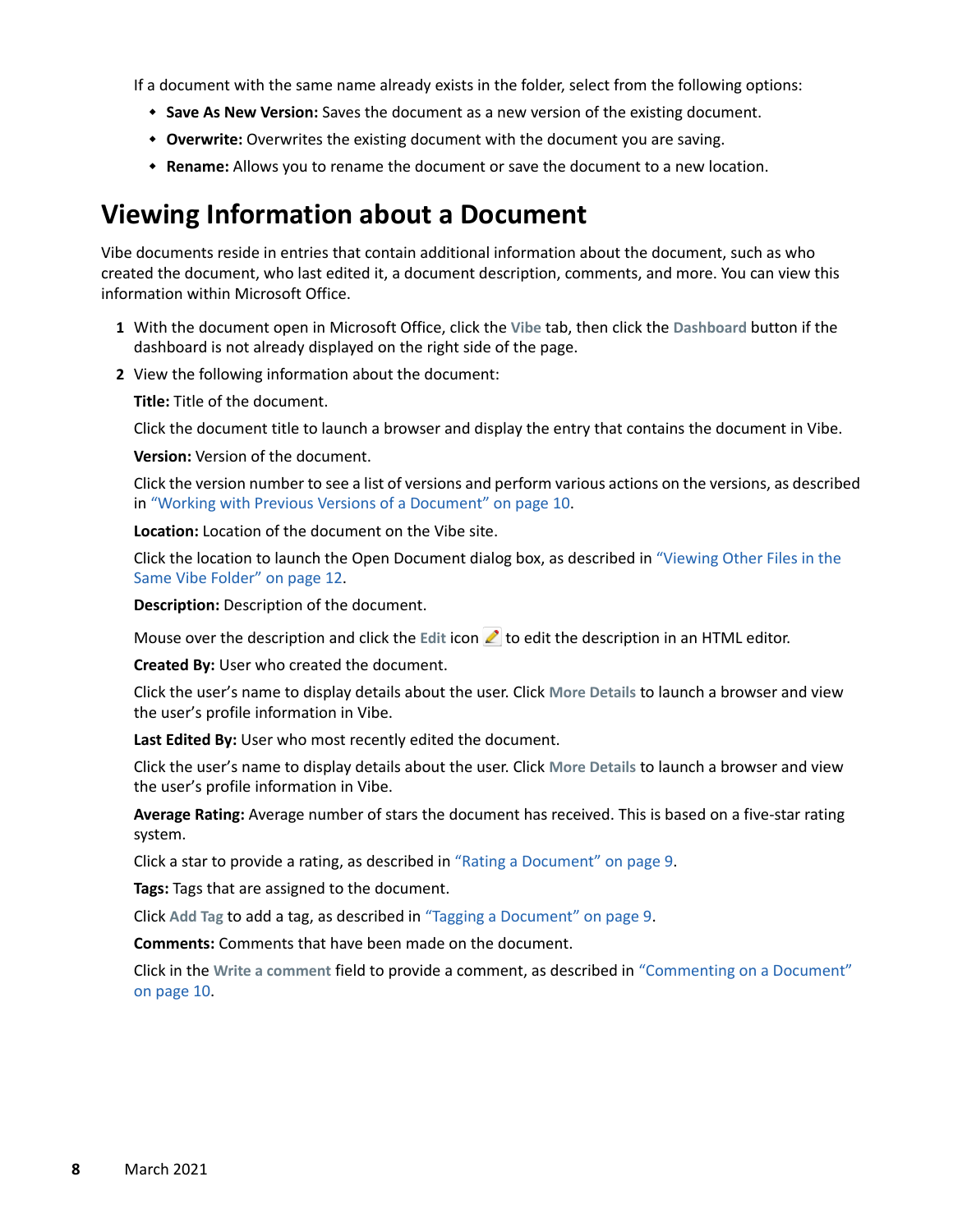# <span id="page-8-0"></span>**Rating a Document**

You can use Microsoft Office to rate a document that is on the Vibe site in your personal workspace, team workspaces, or favorite places.

- **1** With the document open in Microsoft Office, click the **Vibe** tab, then click the **Dashboard** button if the dashboard is not already displayed on the right side of the page.
- **2** Click the star that represents your evaluation.

For example, to give an entry a rating of three stars, click the third star from the left.

For information about how to rate a document in the regular Vibe interface, see ["Rating a Folder Entry"](https://www.novell.com/documentation/vibe4/pdfdoc/vibe4_user/vibe4_user.pdf#bjrv0eg) in the *Micro Focus Vibe 4.0.8 User Guide*.

# <span id="page-8-1"></span>**Tagging a Document**

You can use Microsoft Office to tag a document that is on the Vibe site in your personal workspace, team workspaces, or favorite places.

- **1** With the document open in Microsoft Office, click the **Vibe** tab, then click the **Dashboard** button if the dashboard is not already displayed on the right side of the page.
- **2** Click **Add Tag**.
- **3** Select **Personal** or **Global**, depending on whether you want to create a personal or global tag.

For more information about personal and global tags, see "[Choosing Between Personal Tags and Global](https://www.novell.com/documentation/vibe4/pdfdoc/vibe4_user/vibe4_user.pdf#bjcx520)  [Tags](https://www.novell.com/documentation/vibe4/pdfdoc/vibe4_user/vibe4_user.pdf#bjcx520)" in the *Micro Focus Vibe 4.0.8 User Guide*.

**4** Specify the name of the tag that you want to add, then click **Add**.

For general information about using tags in Vibe, see "[Using Tags](https://www.novell.com/documentation/vibe4/pdfdoc/vibe4_user/vibe4_user.pdf#toolviewentrytags)" in the *Micro Focus Vibe 4.0.8 User Guide*.

### **Providing a Description for a Document**

You can provide a description from Microsoft Office for a document that is on the Vibe site in your personal workspace, team workspaces, or favorite places.

- **1** With the document open in Microsoft Office, click the **Vibe** tab, then click the **Dashboard** button if the dashboard is not already displayed on the right side of the page.
- **2** Click **Add a description**.
- **3** Specify the description for the document, then click **OK**.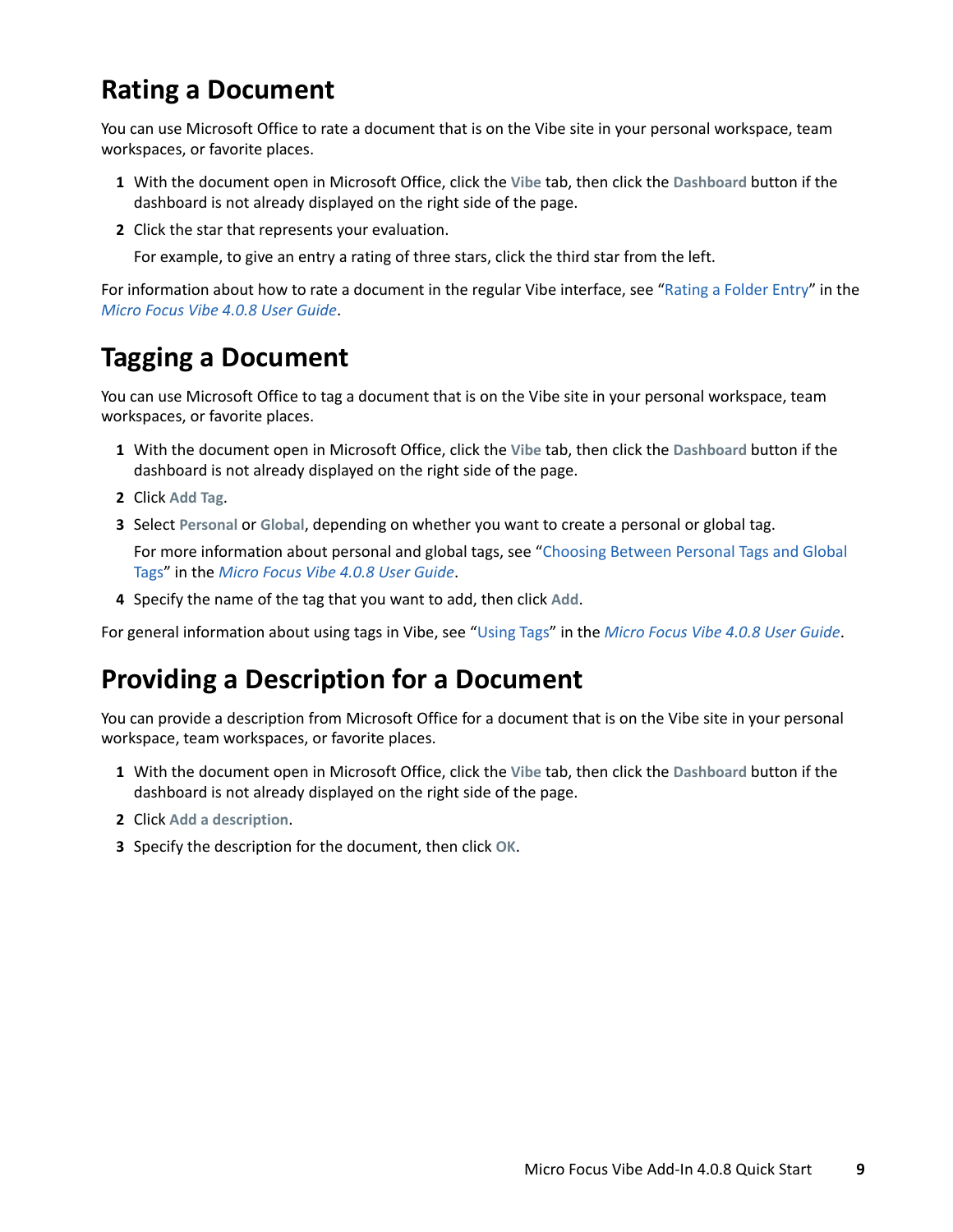To edit an existing description:

**1** Mouse over the description in the Dashboard, then click the Edit icon ...

### <span id="page-9-1"></span>**Commenting on a Document**

You can comment on a Vibe document directly from Microsoft Office.

- **1** With the document open in Microsoft Office, click the **Vibe** tab, then click the **Dashboard** button if the dashboard is not already displayed on the right side of the page.
- **2** In the **Write a comment** field, specify your comment, then press Enter.

For more information about making comments in Vibe, see "[Commenting on a Folder Entry"](https://www.novell.com/documentation/vibe4/pdfdoc/vibe4_user/vibe4_user.pdf#bjruzgg) in the *Micro Focus Vibe 4.0.8 User Guide*.

### <span id="page-9-0"></span>**Working with Previous Versions of a Document**

- ["Viewing a Previous Version of a Document" on page 10](#page-9-2)
- ["Comparing Previous Versions of a Document" on page 10](#page-9-3)
- ["Incrementing the Major Version Number of a Document" on page 11](#page-10-0)
- ["Viewing and Editing a Note for a Previous Version" on page 11](#page-10-1)
- ["Promoting a Previous Version to Be the Current Version" on page 11](#page-10-2)
- ["Deleting a Previous Version of a File" on page 12](#page-11-1)
- ["Changing the Status of a Previous Version of a File" on page 12](#page-11-2)

#### <span id="page-9-2"></span>**Viewing a Previous Version of a Document**

You can view a previous version of a document directly from Microsoft Office.

- **1** With the document open in Microsoft Office, click the **Vibe** tab, then click the **Dashboard** button if the dashboard is not already displayed on the right side of the page.
- **2** Next to the document title, click the current version number to display a list of previous versions.
- **3** Right-click the version that you want to open, then click **Open**.

or

Double-click the version that you want to open.

For more information about managing versions of documents in Vibe, see "[Using Version Control with Files"](https://www.novell.com/documentation/vibe4/pdfdoc/vibe4_user/vibe4_user.pdf#bqj9xrn) in the *Micro Focus Vibe 4.0.8 User Guide*.

#### <span id="page-9-3"></span>**Comparing Previous Versions of a Document**

This functionality is available only in Microsoft Word.

- **1** With the document open in Microsoft Office, click the **Vibe** tab, then click the **Dashboard** button if the dashboard is not already displayed on the right side of the page.
- **2** Next to the document title, click the current version number to display a list of previous versions.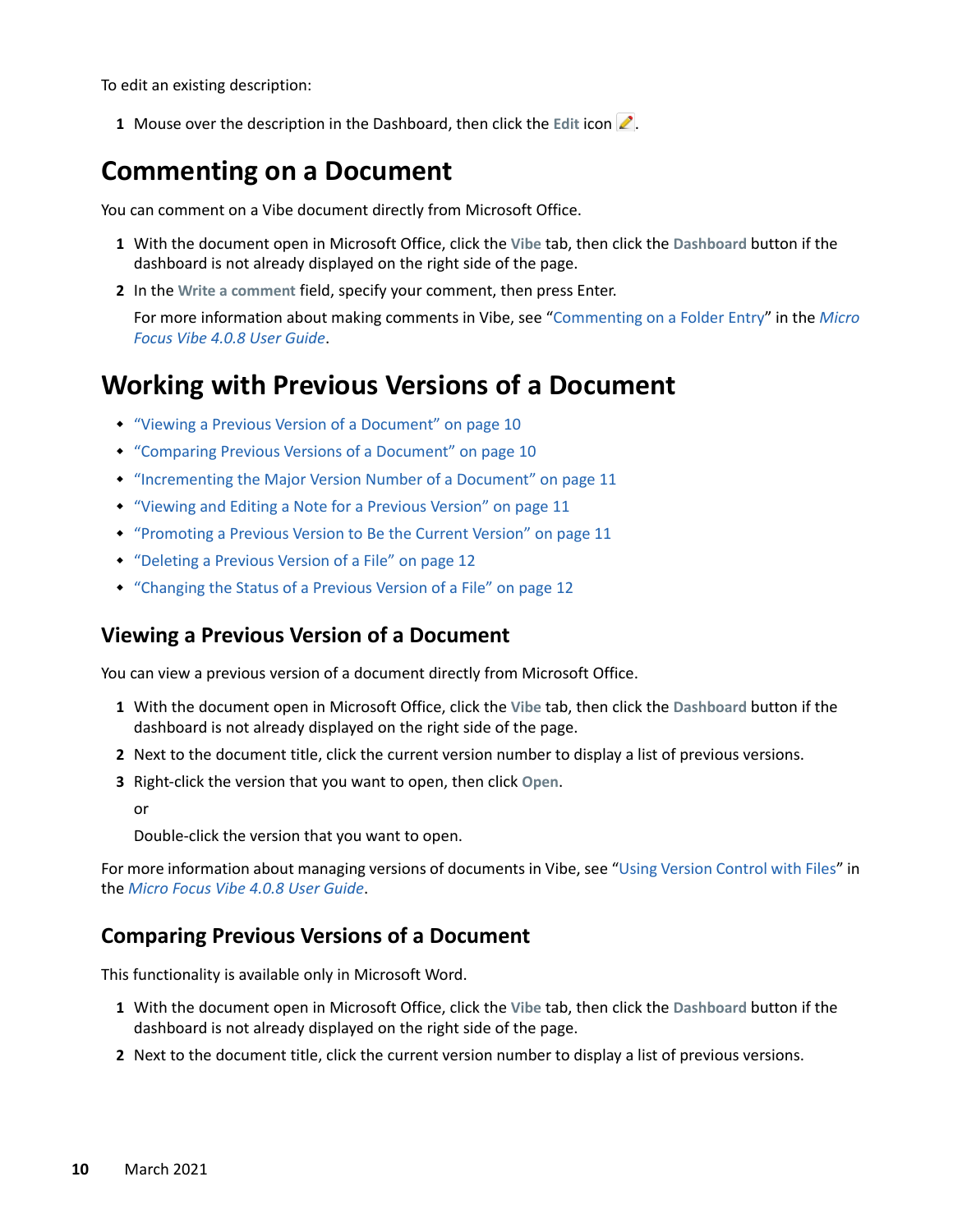**3** Right-click the version that you want to compare with the current version, then click **Compare**. Differences between the two versions are displayed with underlined red text.

### <span id="page-10-0"></span>**Incrementing the Major Version Number of a Document**

By default, when you create new versions of a file, Vibe tracks the versions with minor version numbers. For example, 1.0, 1.1, 1.2, and so forth. You can increment the major version number of the most recent version of a file. For example, version 1.2 becomes version 2.0.

You can increment the major version number of a file directly from Microsoft Office:

- **1** With the document open in Microsoft Office, click the **Vibe** tab, then click the **Dashboard** button if the dashboard is not already displayed on the right side of the page.
- **2** Next to the document title, click the current version number to display a list of previous versions.
- **3** Click **Increment Major Version Number**.

For more information about incrementing the major version number in Vibe, see "[Incrementing the Major](https://www.novell.com/documentation/vibe4/pdfdoc/vibe4_user/vibe4_user.pdf#bqjs6pe)  [Version Number of a File"](https://www.novell.com/documentation/vibe4/pdfdoc/vibe4_user/vibe4_user.pdf#bqjs6pe) in ["Working with Files in a Folder Entry"](https://www.novell.com/documentation/vibe4/pdfdoc/vibe4_user/vibe4_user.pdf#bqj9wae) in the *Micro Focus Vibe 4.0.8 User Guide*.

#### <span id="page-10-1"></span>**Viewing and Editing a Note for a Previous Version**

To view a note that has already been added to a file version:

- **1** With the document open in Microsoft Office, click the **Vibe** tab, then click the **Dashboard** button if the dashboard is not already displayed on the right side of the page.
- **2** Next to the document title, click the current version number to display a list of previous versions.
- **3** Mouse over the version that contains the note that you want to read.

The note is displayed as a ToolTip.

You can add and edit notes for previous versions of files:

- **1** With the document open in Microsoft Office, click the **Vibe** tab, then click the **Dashboard** button if the dashboard is not already displayed on the right side of the page.
- **2** Next to the document title, click the current version number to display a list of previous versions.
- **3** Right-click the version that has the note you want to edit, then click **Edit Note**.
- **4** Specify the note for the version, then click **OK**.

For more information about file version notes, see "[Adding a Note about a File or File Version"](https://www.novell.com/documentation/vibe4/pdfdoc/vibe4_user/vibe4_user.pdf#bqj9xrc) in the *Micro Focus Vibe 4.0.8 User Guide*.

#### <span id="page-10-2"></span>**Promoting a Previous Version to Be the Current Version**

- **1** With the document open in Microsoft Office, click the **Vibe** tab, then click the **Dashboard** button if the dashboard is not already displayed on the right side of the page.
- **2** Next to the document title, click the current version number to display a list of previous versions.
- **3** Right-click the version that you want to promote to be the current version, then click **Promote To Current**.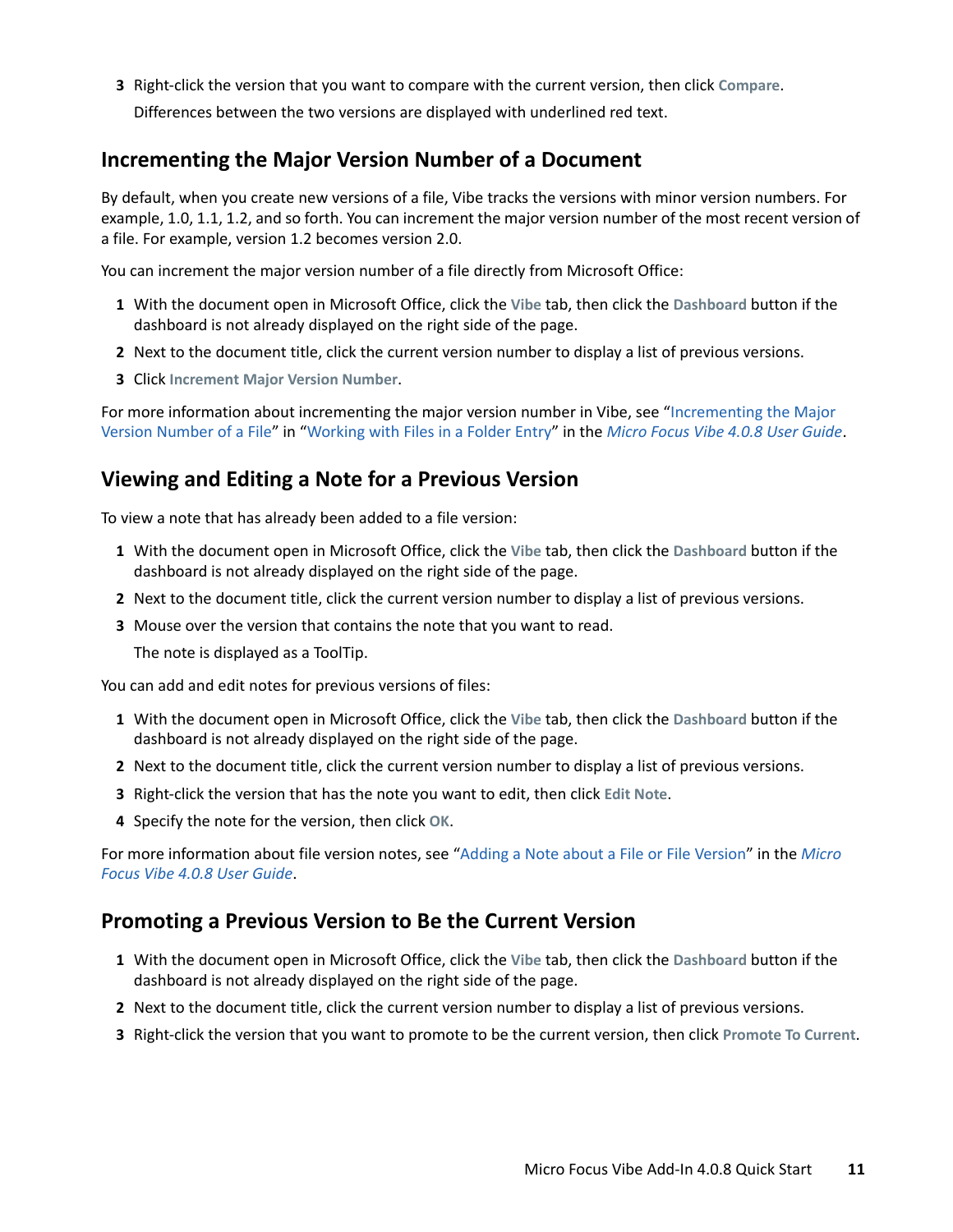### <span id="page-11-1"></span>**Deleting a Previous Version of a File**

- **1** With the document open in Microsoft Office, click the **Vibe** tab, then click the **Dashboard** button if the dashboard is not already displayed on the right side of the page.
- **2** Next to the document title, click the current version number to display a list of previous versions.
- **3** Right-click the version that you want to delete, then click **Delete Version**.

#### <span id="page-11-2"></span>**Changing the Status of a Previous Version of a File**

If you have multiple versions of a file, you might want to set a status for each version to help keep track of the official version, the draft versions, and so forth. Files can have the status of **Official**, **Draft**, or **Obsolete**.

- **1** With the document open in Microsoft Office, click the **Vibe** tab, then click the **Dashboard** button if the dashboard is not already displayed on the right side of the page.
- **2** Next to the document title, click the current version number to display a list of previous versions.
- **3** Right-click the version where you want to change the status, then click **Status** > **None**, **Official**, **Draft**, or **Obsolete**.

### <span id="page-11-0"></span>**Viewing Other Files in the Same Vibe Folder**

You can quickly view other files that are located in the same Vibe folder as the document that you are currently viewing.

- **1** With the document open in Microsoft Office, click the **Vibe** tab, then click the **Dashboard** button if the dashboard is not already displayed on the right side of the page.
- **2** Click the folder that contains the document.

All the documents contained in the folder are displayed in the Open Document dialog box.

### **Checking for Updates to a Document**

When you are using Microsoft Office to edit a document, you can check to see if there have been any updates to the document since you began working on it.

**1** With the document open in Microsoft Office, click the **Vibe** tab, then click **Update**.

If there have been changes to the document, you can take any of the following actions:

- **Merge:** Combines your edits with the edits from your collaborators.
- **Merge and Review:** Combines your edits with the edits from your collaborators and highlights any changes that have been made.
- **Cancel:** Temporarily hides the prompt to merge your changes so that you can continue making edits and combine them with edits from your collaborators later.

If you select this option, the document version is displayed in red, indicating that you are working on a non-current version.

Click **More Options** to reveal additional options:

- **Update:** Discards your changes and opens the newer version of the document.
- **Overwrite:** Overwrites the new version of the document with the version that you are now creating.